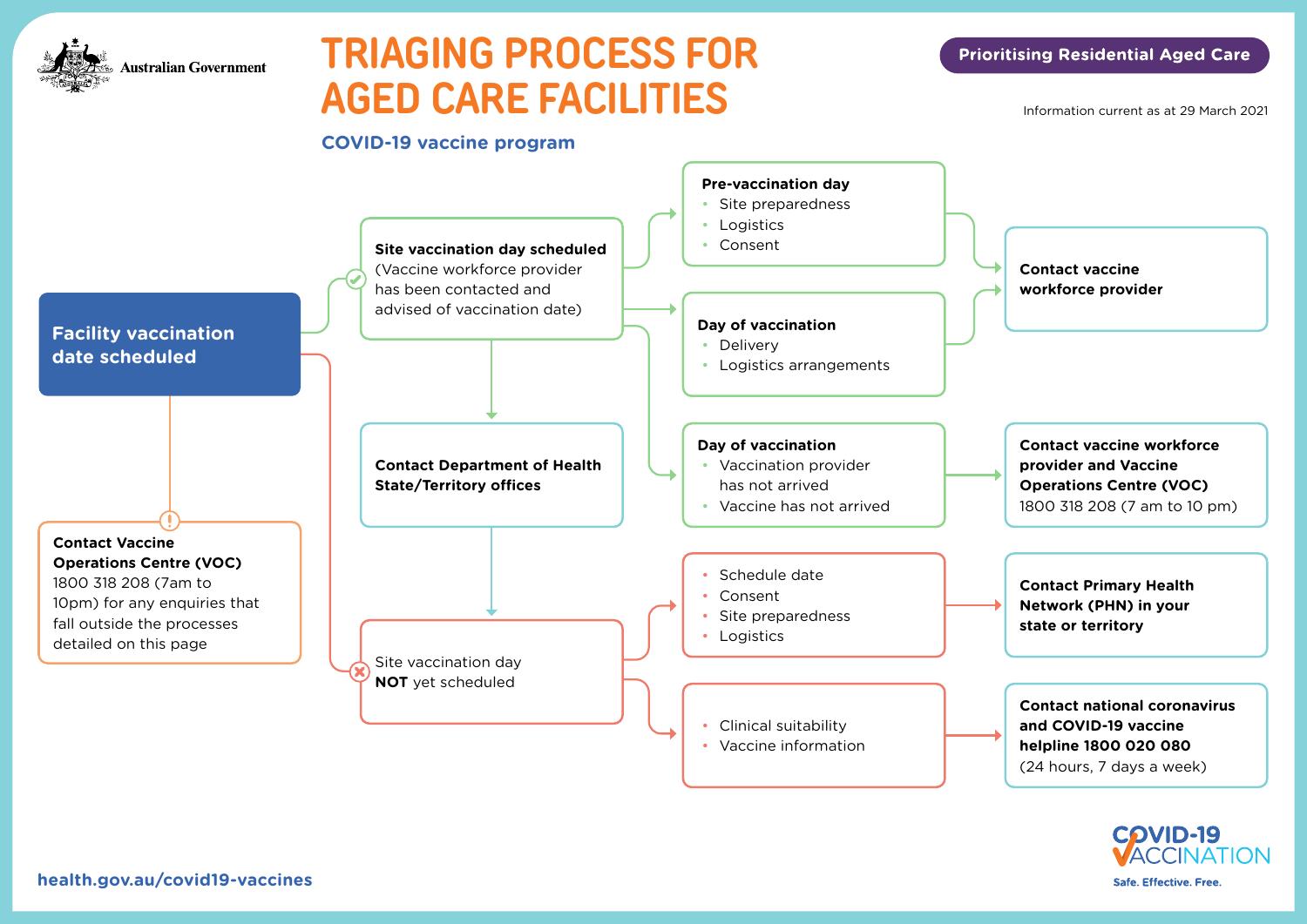





Information current as at 10 March 2021

Safe. Effective. Free.

# **SCENARIO MAPPING FOR RESIDENTIAL AGED CARE FACILITIES**

### **General principles**

- The vaccine workforce provider must be the party taking custody of the vaccine. At no point should the residential aged care facility (RACF) accept a consignment of vaccine from the logistics provider (DHL).
- If the consignment of vaccine is left by the logistics provider, the RACF should NOT open the cool green cell where the vaccine is kept. This breaks the cold chain. The vaccines should stay in the box.
- For issues relating to the vaccine workforce provider not arriving, the RACF should contact the Vaccine Workforce Provider directly. If they do not respond, contact the Vaccine Operations Centre (VOC) on 1800 318 208 (7am – 10pm, 7 days a week).

#### **Topline responsibilities**

- RACFs are responsible for obtaining consent from residents and assisting the Primary Health Networks and the vaccine workforce providers in ensuring site readiness. RACFs have no accountability for the vaccine at any point in time and should not receive the vaccine on delivery.
- DHL, the logistics provider, is responsible for storage of the vaccine at DHL hubs, consigning/ dispatching orders to RACFs where vaccine workforce providers will accept the vaccine. DHL will ensure cold chain is managed (and track this) until delivery.
- Vaccine workforce providers are responsible for supplying their own consumables. Upon acceptance of the vaccine from DHL, the vaccine workforce provider is responsible for handling, storing (incl. Cold chain management) and administering the vaccine at all times. The Vaccine workforce provider is also required to report daily to the Commonwealth on issues such as stock management, incidents, adverse events and wastage.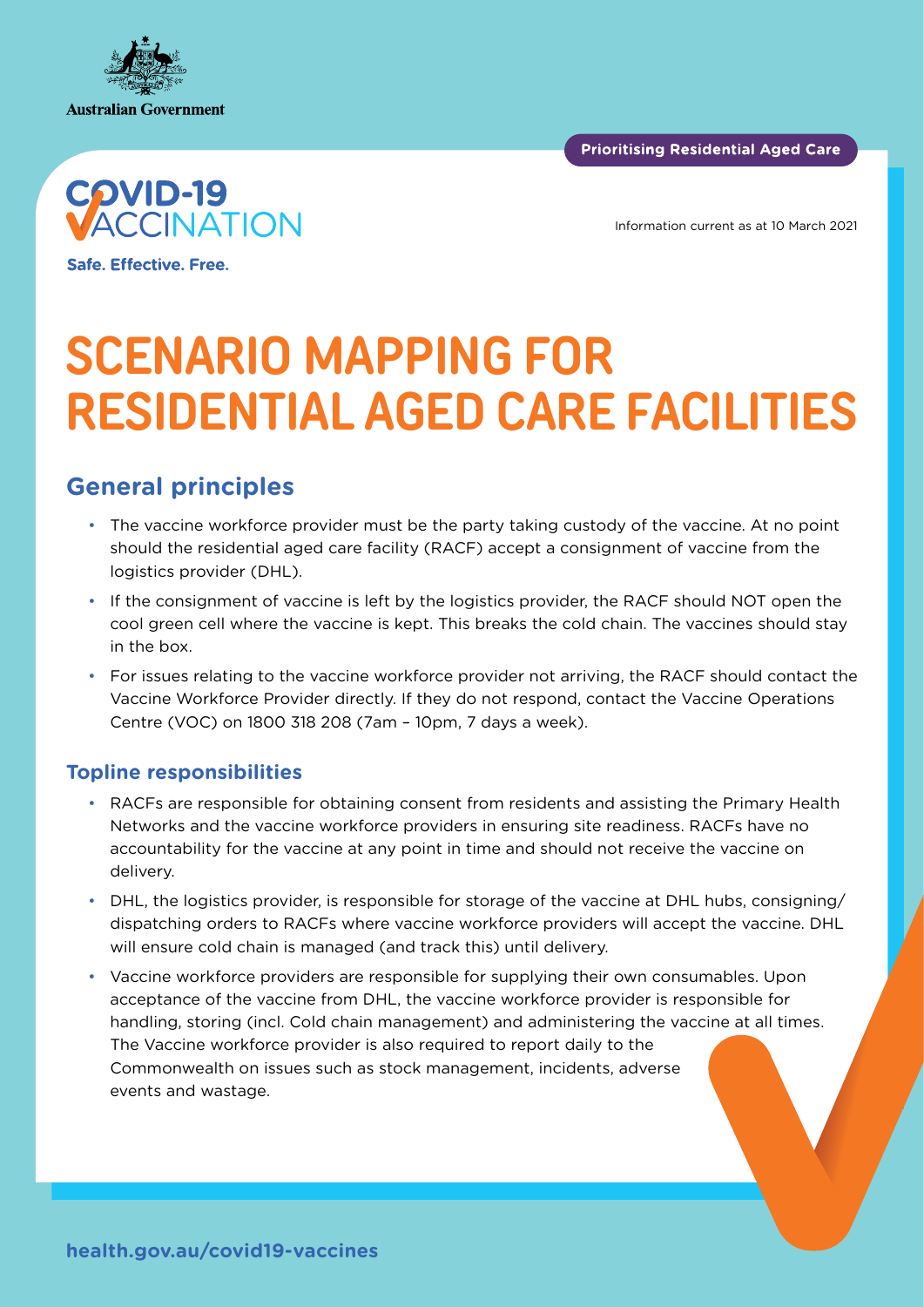

### **SCENARIO MAPPING FOR RESIDENTIAL AGED CARE FACILITIES**

Information current as at 10 March 2021

#### **COVID-19 vaccination program roll-out**

| <b>Scenario</b>                                                                                                                                                                     | <b>Response</b>                                                                                                                                                                                                                                                        |
|-------------------------------------------------------------------------------------------------------------------------------------------------------------------------------------|------------------------------------------------------------------------------------------------------------------------------------------------------------------------------------------------------------------------------------------------------------------------|
| A consignment of vaccine has been delivered to a residential<br>aged care facility (RACF) and the vaccine workforce provider<br>is not yet on site to accept the delivery.          | The RACF should immediately contact the vaccine workforce provider and the Vaccine<br>Operations Centre on 1800 318 208. RACFs should not accept the vaccine on delivery.                                                                                              |
| A consignment of vaccine has been delivered to a RACF.<br>The vaccine workforce provider was not on site to accept the<br>delivery and an RACF employee has opened the consignment. | RACF employees should not open any deliveries of vaccine, nor should DHL leave the<br>vaccine in the hands of RACF staff. If a delivery is mistakenly left behind and/or opened,<br>the RACF should immediately contact the Vaccine Operations Centre on 1800 318 208. |
| A consignment of vaccine has been delivered to a RACF and<br>they were unaware a delivery was scheduled for that day. The<br>vaccine workforce provider is not on site.             | 1. The RACF should call the vaccine workforce provider to see how far away they are<br>from arrival to the facility. If they are close, the RACF should ask the logistics provider,<br>DHL to wait on site to hand the vaccine to the vaccine workforce provider.      |
|                                                                                                                                                                                     | 2. If there is no response from the vaccine workforce provider, DHL should take the<br>consignment away with them, and not leave it in the custody of the RACF.                                                                                                        |
| The RACF was notified that vaccination would proceed today.<br>The vaccine has not been delivered and the vaccine workforce<br>provider is not on site.                             | 1. The RACF should call the vaccine workforce provider. The vaccine workforce provider<br>should contact DHL in the first instance and then the Vaccine Operations Centre on<br>1800 318 208.                                                                          |
|                                                                                                                                                                                     | <b>2.</b> If there is no response from the vaccine workforce provider, the RACF should contact<br>the Vaccine Operations Centre on 1800 318 208.                                                                                                                       |
| The RACF was notified that vaccination would proceed today.<br>The vaccine has been delivered but the vaccine workforce<br>provider is yet on site.                                 | The RACF should immediately contact the vaccine workforce provider and the Vaccine<br>Operations Centre on 1800 318 208.                                                                                                                                               |